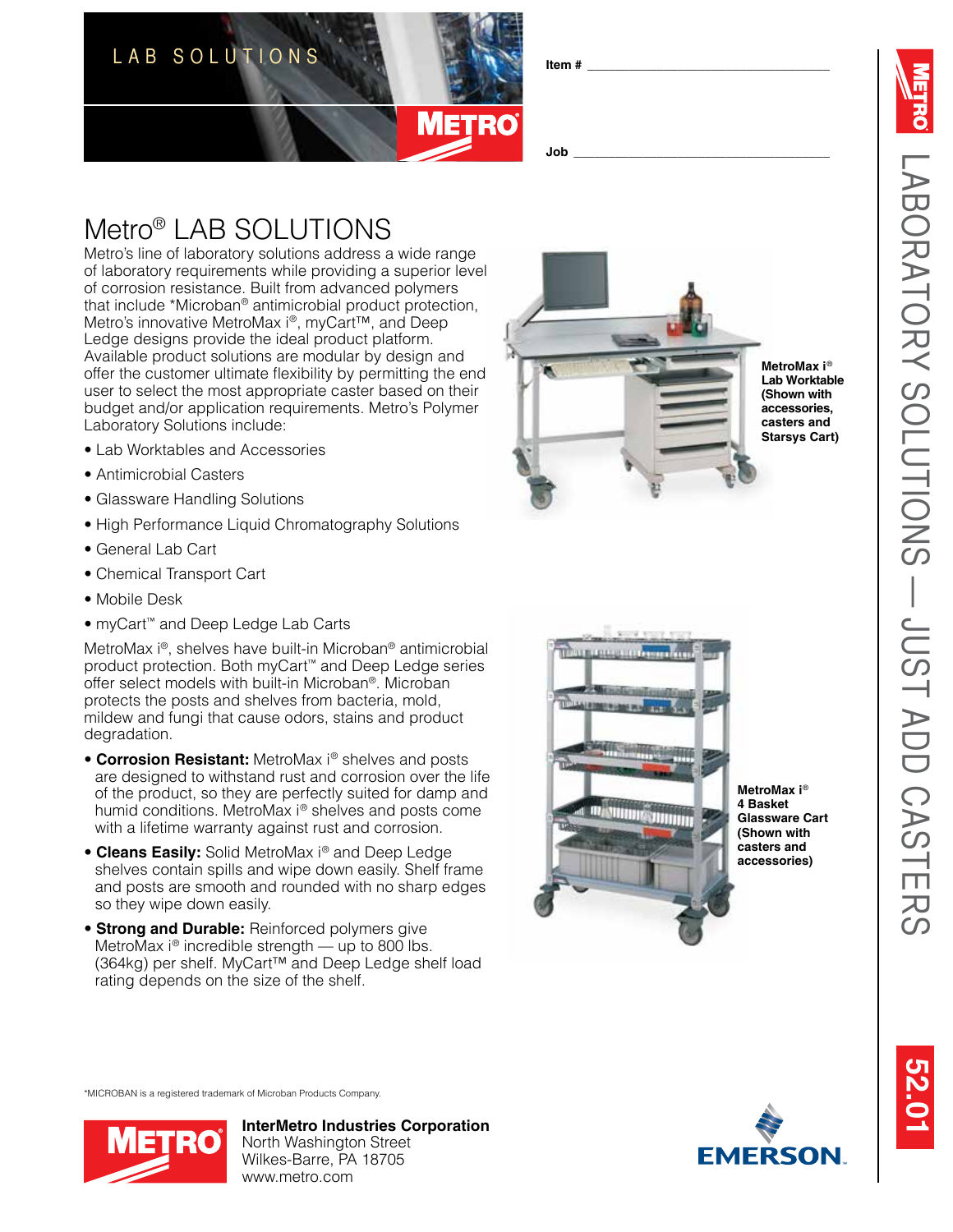

# LAB SOLUTIONS LAB SOLUTIONS

# Specifications **MetroMax i** ®**:**

**Longitudinal Beams and Posts: Pultrusions — continuous** glass fibers and thermoset resin composite with built-in Microban antimicrobial product protection.

**Mats, Open and Solid:** Mineral reinforced polypropylene. Mats contain Microban® antimicrobial product protection. **Ledges, Dividers, and Wedge:** Glass reinforced polypropylene.

**Post Cap and Center Beam Cap:** High-density polyethylene. MetroMax i® is applicable in cooler conditions down to -20°F

#### (-29°C).

# **Countertop (Lab Worktables):**

**Stainless Steel Top:** 16 gauge (.060) thk, Type 304 Stainless Steel, #3 Polish with vinyl protection. Bull nose front edge and 4" (102mm) high brake-formed backsplash. **Phenolic Top:** TRESPA Top Lab Plus (black or gray)

phenolic resin.

**Phenolic Backsplash:** TRESPA Athlon (black or gray) phenolic resin.

### **MetroMax i**® **Lab Worktables**

- Advanced polymer construction provides excellent corrosion-resistance performance for the most corrosive lab environments.
- Table features smooth surfaces that are easy-to-clean. Mobile units can be easily moved to clean behind table area.
- Available top materials include Type 304 stainless and TRESPA phenolic resin (black or gray). Refer to chart below for more information.
- Choose from a wide range of available accessories and caster options (page 3) to customize table for a specific application.

#### **Countertop Application Matrix**

|                       | Edoxy | Phenolic | <b>Stainless</b> |                              | Epoxy        | Phenolic              | <b>Stainless</b> |
|-----------------------|-------|----------|------------------|------------------------------|--------------|-----------------------|------------------|
| Use Area              | Resin | Resin    | Steel            | Characteristics              | Resin        | Resin                 | Steel            |
|                       |       |          |                  | Heat Resistance              | Excellent    | Fair*                 | Excellent        |
| Low chemical use      |       |          |                  | Abrasion Resistance          | Good         | Excellent             | Good             |
| Moderate chemical use | X     | X        |                  | <b>Impact Resistance</b>     |              | Good <b>Excellent</b> | Good             |
| High chemical use     |       | Χ        | Χ                | Strength<br>Stain Resistance | Good<br>Good | Excellent<br>Good     | Good<br>Good     |

\*Discolors with high heat

Note: Phenolic resin and stainless are offered as top options for this table system. Epoxy resin information is shown for comparison only.

#### **Definitions:**

**Phenolic resin:** Compression molded of organic fiber-reinforced phenolic core with an integrally cured thermoset resin surface. Stronger than Epoxy resin over a span, and not as brittle.

**Stainless Steel:** Worksurfaces are fabricated from Type 304 stainless steel which provides excellent protection in corrosive environments.

**Epoxy resin:** Epoxy resins, silica, organic fillers, and inert hardeners are cast in forms and cured to a uniform mixture throughout.

### **Select Table Style from Chart Below and Following Page:**

#### Worktables with **Stainless Backsplash, Top** and **Solid MetroMax i**® **Shelf**

| Cat. No.<br>Stationary | Cat. No.<br>Mobile* | Width<br>(mm)<br>(in.) | Length<br>(in.)<br>(mm) | Work Surface<br>Height<br>(in.)<br>(mm) | Overall<br>Height<br>(mm)<br>(in.) | Approx.<br>Pkd. Wt.<br>(kg)<br>(Ibs.) |
|------------------------|---------------------|------------------------|-------------------------|-----------------------------------------|------------------------------------|---------------------------------------|
| LT30XS3                | _TM30XS3 l          | 762<br>30              | $29^{3}/_{4}$<br>749    | $35^{1/2}$<br>902                       | $39^{1/2}$<br>1003                 | - 29<br>65                            |
| LT36XS3                | LTM36XS3            | 762<br>30              | $35^{3}/_{4}$<br>908    | $35\frac{1}{2}$<br>902                  | $39^{1/2}$<br>1003                 | - 32<br>70                            |
| LT48XS3                | _TM48XS3 l          | 762<br>30              | $47^{3}/_{4}$ 1213      | $35\frac{1}{2}$<br>902                  | $39^{1/2}$<br>1003                 | 41<br>90                              |
| LT60XS3                | TM60XS3             | 762<br>30              | 593/4 1517              | $35\frac{1}{2}$<br>902                  | 39 <sup>1</sup> /2<br>1003         | 45<br>100                             |

**\*Casters ordered separately. Refer to Caster Selection Guide (page 3) for caster options.**

**Note:** Lab Worktables are load rated at 50 lbs. (23kg) per square foot up to a maximum of 600 lbs. (273kg), assuming load evenly distributed.

#### Worktables with **Stainless Backsplash, Top** and **3-Sided Frame**

| Cat. No.<br><b>Stationary</b> | Cat. No.<br>Mobile*                                                                             | Width<br>(mm)<br>(in.) | Length<br>(mm)<br>(in.) | Work Surface<br>Height<br>(mm)<br>(in.) | Overall<br>Height<br>(mm)<br>(in.) | Approx.<br>Pkd. Wt.<br>(kq)<br>(Ibs.) |  |  |  |
|-------------------------------|-------------------------------------------------------------------------------------------------|------------------------|-------------------------|-----------------------------------------|------------------------------------|---------------------------------------|--|--|--|
| LT30XUS3                      | TM30XUS3                                                                                        | 30 762                 | $29^{3}/_{4}$<br>749    | $35\frac{1}{2}$<br>902                  | $39\frac{1}{2}$ 1003               | - 32<br>70.                           |  |  |  |
| LT36XUS3                      | _TM36XUS3                                                                                       | 30 762                 | $35^{3}/_{4}$<br>908    | $35\frac{1}{2}$<br>902                  | $39\frac{1}{2}$ 1003               | 7534                                  |  |  |  |
| LT48XUS3                      | TM48XUS3                                                                                        | 30 762                 | $47^{3}/_{4}$ 1213      | $35\frac{1}{2}$<br>902                  | $39\frac{1}{2}$ 1003               | -43<br>95                             |  |  |  |
| LT60XUS3                      | TM60XUS3                                                                                        | 762<br>30.             | 593/4 1517              | $35\frac{1}{2}$<br>902                  | $39\frac{1}{2}$ 1003               | 50                                    |  |  |  |
|                               | tAcction codenced concertable Batantic Acction Activities Andels for an AV for continuously are |                        |                         |                                         |                                    |                                       |  |  |  |

**\*Casters ordered separately. Refer to Caster Selection Guide (page 3) for caster options. Note:** Lab Worktables are load rated at 50 lbs. (23kg) per square foot up to a maximum of 600 lbs. (273kg), assuming load evenly distributed.



**(Shown with accessory wire shelf and casters)**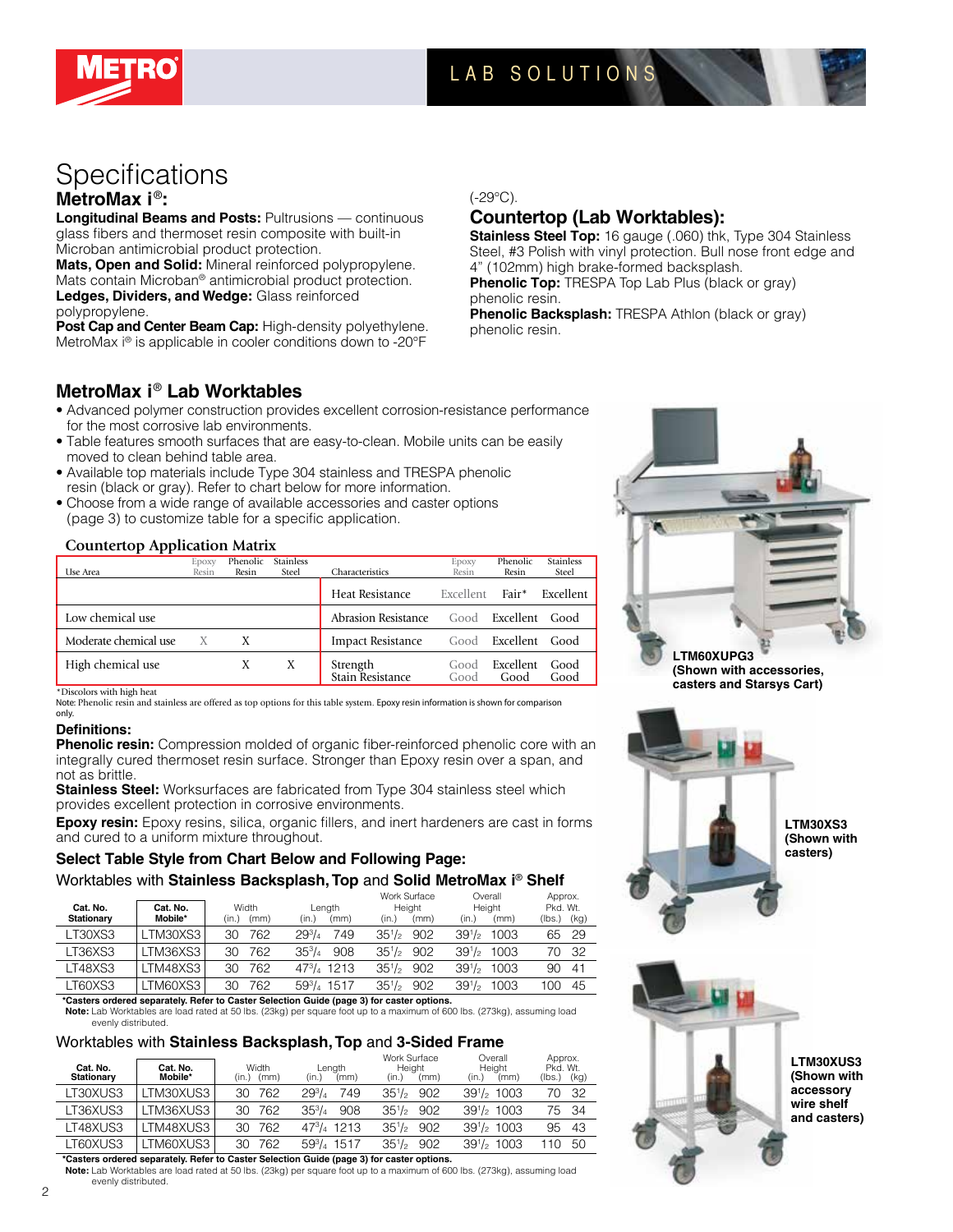LAB SOLUTIONS

### **MetroMax i**™ **Lab Worktables** *(cont'd)*

#### **Select Table Style from Chart Below:**

#### Worktables with **Black Phenolic Top** and **Solid MetroMax i**™ **Shelf**

| Cat. No.<br><b>Stationary</b> | Cat. No.<br>Mobile* | Width<br>(mm)<br>(in.) | Length<br>(mm)<br>(in.) | Work Surface<br>Height<br>(mm)<br>(in.) | Overall<br>Height<br>(in.)<br>(mm) | Approx.<br>Pkd. Wt.<br>(lbs.)<br>(kg) |
|-------------------------------|---------------------|------------------------|-------------------------|-----------------------------------------|------------------------------------|---------------------------------------|
| LT30XPB3                      | LTM30XPB3I          | 762<br>30              | $29^{3}/_{4}$<br>749    | $36^{1/2}$<br>927                       | $40\frac{1}{2}$ 1016               | 38<br>85                              |
| LT36XPB3                      | LTM36XPB3I          | 762<br>30              | $35^{3}/_{4}$<br>908    | $36^{1/2}$<br>927                       | $40\frac{1}{2}$ 1016               | 91<br>41                              |
| LT48XPB3                      | LTM48XPB3           | 762<br>30              | $47^{3}/_{4}$ 1213      | $36^{1/2}$<br>927                       | $40\frac{1}{2}$ 1016               | 53<br>18                              |
| LT60XPB3                      | LTM60XPB3l          | 762<br>30              | 593/4 1517              | $36^{1/2}$<br>927                       | $40\frac{1}{2}$ 1016               | 38<br>62                              |

**\*Casters ordered separately. Refer to Caster Selection Guide (page 3) for caster options.**

**Note:** Lab Worktables are load rated at 50 lbs. (23kg) per square foot up to a maximum of 600 lbs. (273kg), assuming load evenly distributed.

#### Worktables with **Black Phenolic Top** and **3-Sided Frame**

| Cat. No.<br><b>Stationary</b> | Cat. No.<br>Mobile* | Width<br>(mm)<br>(in.) | Length<br>(mm)<br>(in.) | Work Surface<br>Height<br>(in.)<br>(mm) | Overall<br>Height<br>(in.)<br>(mm) | Approx.<br>Pkd. Wt.<br>(lbs.)<br>(kg) |
|-------------------------------|---------------------|------------------------|-------------------------|-----------------------------------------|------------------------------------|---------------------------------------|
| LT30XUPB3                     | TM30XUPB3           | 762<br>30              | $29^{3}/_{4}$<br>749    | $36^{1/2}$<br>927                       | $40^{1/2}$<br>1016                 | 90<br>41                              |
| LT36XUPB3                     | TM36XUPB3           | 762<br>30              | $35^{3}/_{4}$<br>908    | $36^{1/2}$<br>927                       | $40^{1/2}$<br>1016                 | 97<br>44                              |
| LT48XUPB3                     | TM48XUPB3           | 762<br>30              | $47^{3}/_{4}$<br>1213   | $36^{1/2}$<br>927                       | $40^{1/2}$<br>1016                 | 25<br>56                              |
| T60XUPB3                      | TM60XUPB3           | 762<br>30              | $59^{3}/_{4}$<br>1517   | $36^{1/2}$<br>927                       | $40^{1/2}$<br>1016                 | 45<br>66                              |

**\*Casters ordered separately. Refer to Caster Selection Guide (page 3) for caster options. Note:** Lab Worktables are load rated at 50 lbs. (23kg) per square foot up to a maximum of 600 lbs. (273kg), assuming load evenly distributed. Worktables with Black Phenolic Top and 3-Sided Frame

#### Worktables with **Gray Phenolic Top** and **Solid MetroMaxi™ Shelf**

| Cat. No.<br><b>Stationary</b> | Cat. No.<br>Mobile* | Width<br>(mm)<br>(in.) | Length<br>(mm)<br>(in.) | Work Surface<br>Height<br>(mm)<br>(in.) | Overall<br>Height<br>(in.)<br>(mm) | Approx.<br>Pkd. Wt.<br>(kq)<br>(lbs.) |
|-------------------------------|---------------------|------------------------|-------------------------|-----------------------------------------|------------------------------------|---------------------------------------|
| LT30XPG3                      | LTM30XPG31          | 762<br>30              | $29^{3}/_{4}$<br>749    | $36^{1/2}$<br>927                       | $40\frac{1}{2}$ 1016               | -38<br>85                             |
| LT36XPG3                      | LTM36XPG31          | 762<br>30              | $35^{3}/_{4}$<br>908    | $36^{1/2}$<br>927                       | $40\frac{1}{2}$ 1016               | 41<br>91                              |
| LT48XPG3                      | LTM48XPG31          | 762<br>30              | $47^{3}/_{4}$ 1213      | $36^{1/2}$<br>927                       | $40\frac{1}{2}$ 1016               | 53<br>118                             |
| LT60XPG3                      | LTM60XPG31          | 762<br>30              | $59^{3}/_{4}$ 1517      | $36^{1/2}$<br>927                       | $40\frac{1}{2}$ 1016               | 138<br>62                             |

**\*Casters ordered separately. Refer to Caster Selection Guide (page 3) for caster options.**

**Note:** Lab Worktables are load rated at 50 lbs. (23kg) per square foot up to a maximum of 600 lbs. (273kg), assuming load evenly distributed. Worktables with Black Phenolic Top and 3-Sided Frame

#### Worktables with **Gray Phenolic Top** and **3-Sided Frame**

| Cat. No.<br><b>Stationary</b> | Cat. No.<br>Mobile* | Width<br>(mm)<br>(in.) | Length<br>(mm)<br>(in.) | Work Surface<br>Height<br>(in.)<br>(mm) | Overall<br>Height<br>(mm)<br>(in.) | Approx.<br>Pkd. Wt.<br>(lbs.)<br>(kq) |
|-------------------------------|---------------------|------------------------|-------------------------|-----------------------------------------|------------------------------------|---------------------------------------|
| LT30XUPG3                     | TM30XUPG3           | 762<br>30              | $29^{3}/_{4}$<br>749    | $36^{1/2}$<br>927                       | $40^{1/2}$<br>1016                 | 90<br>41                              |
| LT36XUPG3                     | TM36XUPG3           | 30<br>762              | $35^{3}/_{4}$<br>908    | $36^{1/2}$<br>927                       | $40^{1/2}$<br>1016                 | 44<br>97                              |
| LT48XUPG3                     | TM48XUPG3           | 762<br>30              | $47^{3}/_{4}$<br>1213   | $36^{1/2}$<br>927                       | $40^{1/2}$<br>1016                 | 56<br>125                             |
| LT60XUPG3                     | TM60XUPG3           | 762<br>30              | $59^{3}/_{4}$<br>1517   | $36^{1/2}$<br>927                       | $40^{1/2}$<br>1016                 | 66<br>45                              |
|                               |                     |                        |                         |                                         |                                    |                                       |

**\*Casters ordered separately. Refer to Caster Selection Guide (page 3) for caster options. Note:** Lab Worktables are load rated at 50 lbs. (23kg) per square foot up to a maximum of 600 lbs. (273kg), assuming load evenly distributed. Worktables with Black Phenolic Top and 3-Sided Frame

### **For Mobile Lab Tables, Select Appropriate Casters from Chart Below. (Four brake casters are recommended for maximum table stability)**

#### **Caster Selection Guide**

| *Caster Series                                                                                                                                                                   | Wheel Material      | Rollability | <b>Floor Protection</b> | Noise    | Load Rating<br>(kg)<br>(lbs.) | Corrosion<br>Resistance | Cart<br>Washable | Antimicrobial<br>Additive in Wheel |
|----------------------------------------------------------------------------------------------------------------------------------------------------------------------------------|---------------------|-------------|-------------------------|----------|-------------------------------|-------------------------|------------------|------------------------------------|
| 5MDXA/5MDBXA (brake)                                                                                                                                                             | High Modulus Rubber | Good        | Good                    | Low      | 250<br>114                    | Low                     | No               | No                                 |
| 5MPX/5MPBX (brake)                                                                                                                                                               | Polvurethane        | Good        | Good                    | Moderate | 300<br>137                    | Low                     | No               | No                                 |
| 5PCX/5PCBX (brake)                                                                                                                                                               | Polvurethane        | Good        | Good                    | Moderate | 300<br>137                    | High                    | No               | No                                 |
| 5PCXM/5PCBXM (brake)                                                                                                                                                             | Polvurethane        | Good        | Good                    | Moderate | 300<br>137                    | High                    | No               | Yes                                |
| 5MPXGSA/5MPXGSA (brake)                                                                                                                                                          | Polvurethane        | Good        | Good                    | Moderate | 300<br>137                    | High                    | Yes              | No                                 |
| *Casters listed are for use with MetroMax i" product solutions.<br>NOTE: The total woight of the equipment and its load should not exceed three times the load rating per caster |                     |             |                         |          |                               |                         |                  |                                    |

NOTE: The total weight of the equipment and its load should not exceed three times the load rating per caster.<br>Additional stem casters, in various sizes and wheel materials, are available. Contact your Metro representative



**LTM48XPB3**

**(Shown with backsplash accessory and casters)**

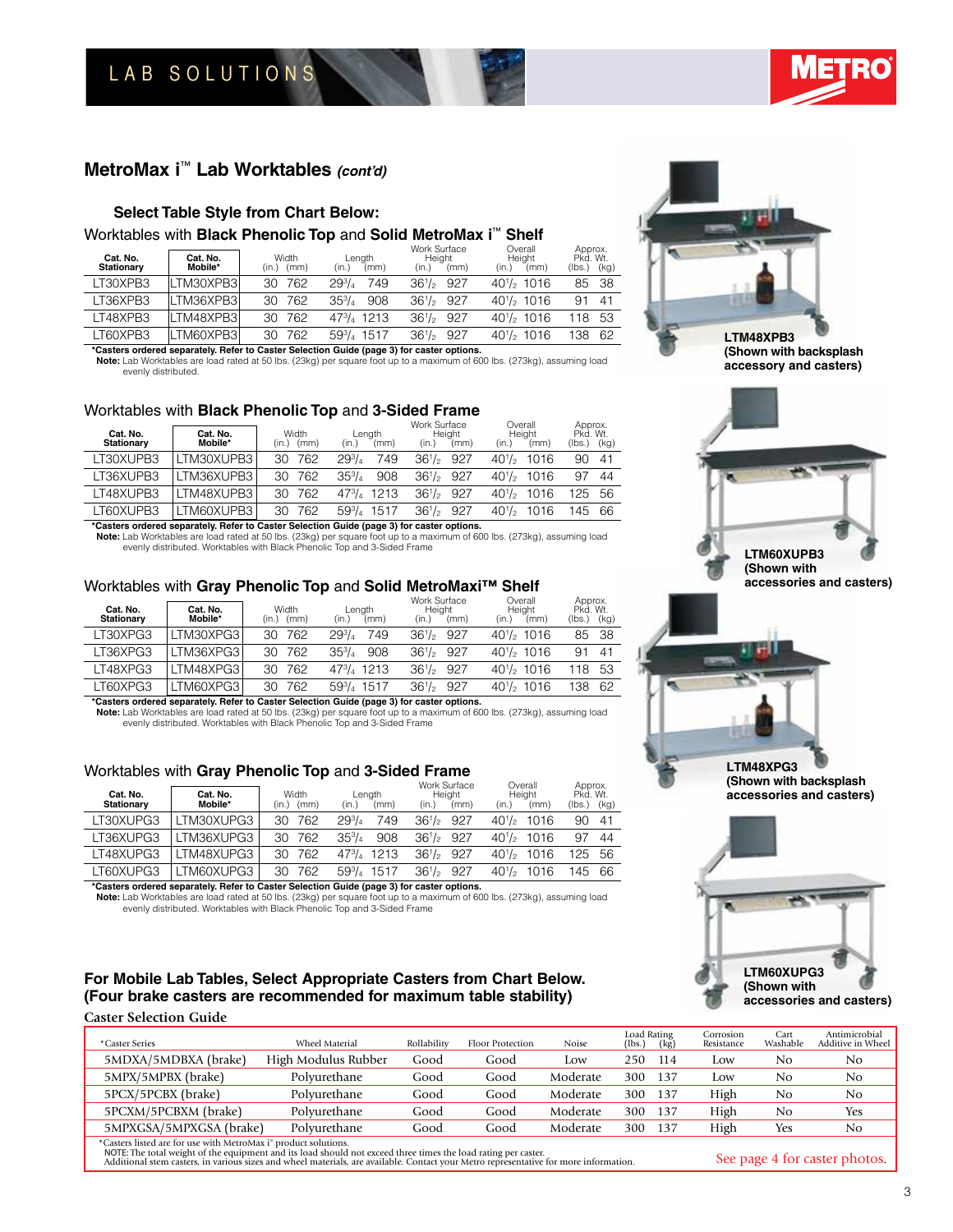

# LAB SOLUTIONS LAB SOLUTIONS



# **Additional MetroMax i**™ **Accessory Options**

**Handle**



#### **Ledges**





**Color Shelf Markers Metro Totes**



**For more information on those and other MetroMax i**™ **accessories, contact your Metro representative.**





### **Choose from Available Accessories to Customize Table.**

#### **Backsplash**

4" (102mm) high. Attaches to phenolic table top (page 3), using pre-drilled holes. Match length



and color with selected countertop.

| Cat. No.     | Cat. No. | Length                | Approx.<br>Pkd. Wt. |  |  |
|--------------|----------|-----------------------|---------------------|--|--|
| <b>Black</b> | Gray     | (mm)<br>(in.)         | (lbs.)<br>(kg)      |  |  |
| LT30BSB      | LT30BSG  | $27^{3}/_{4}$<br>705  | 2.5<br>5.5          |  |  |
| LT36BSB      | LT36BSG  | $33^{3}/_{4}$<br>875  | 2.9<br>6.5          |  |  |
| LT48BSB      | LT48BSG  | $45^{3}/_{4}$<br>1162 | 3.4<br>7.5          |  |  |
| LT60BSB      | .T60BSG  | 1466                  | 4.3<br>9.5          |  |  |

# **Keyboard Tray**

Cat. No. LTKB



## **Drawers**

Cat. No. LTD3 3" (76mm) Cat. No. LTD6 6" (152mm) Cat. No. LTD3L 3" (76mm) locking



Cat. No. LTD6L — 6" (152mm) locking

### **Wire Shelf**

Stainless or Epoxy-coated shelves available.



| Cat. No.         | Cat. No.     |               | Length | Approx.<br>Pkd. Wt. |
|------------------|--------------|---------------|--------|---------------------|
| <b>Stainless</b> | Epoxy Coated | (in.)         | (mm)   | (kg)<br>(lbs.)      |
| LT30WS           | LT30WE       | $22^{3}/_{8}$ | 568    | 27<br>6             |
| LT36WS           | LT36WE       | $28^{3}/_{8}$ | 720    | 3.4<br>7.5          |
| LT48WS           | LT48WE       | $40^{3}/_{8}$ | 1025   | 4.5<br>10           |
| LT60WS           | LT60WE       | $52^{3}/_{8}$ | 1330   | 12<br>5.4           |
|                  |              |               |        |                     |

**Note:** Shelves are load rated for a maximum of 150 lbs. (68kg).

**Surface Mount Swing Arm for Flat Monitor** Cat. No. LTFMA

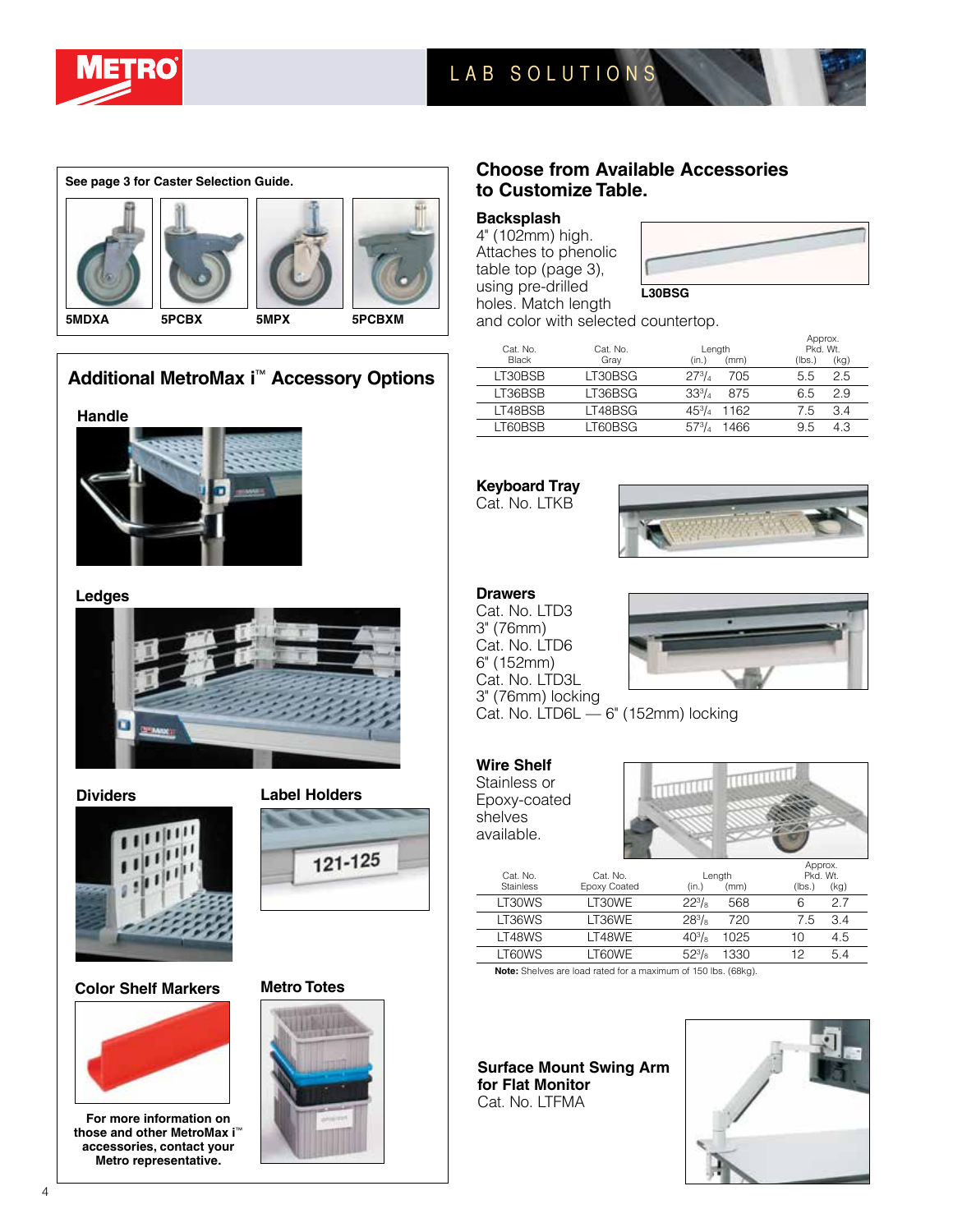# LAB SOLUTIONS



# MetroMax i™ Glassware Carts

• Two-basket and four-basket capacity glassware solutions are offered in a spacesaving 18" x 36" (457 x 914mm) footprint.

- Solid MetroMax i™ bottom shelf provides spill retention and can be removed from shelf frame for easy cleaning.
- Glassware carts are built, primarily, from MetroMax i™ advanced polymers, providing lifetime corrosion protection.
- Choose from a wide range of accessories, including all-polymer casters, for maximum corrosion resistance and premium performance.

Refer to Caster Selection Guide (page 3) for choice of casters. Units listed below do not include casters. Metro's 5PC series (two brake, two swivel) casters are recommended for superior lifetime performance.

|          | Width         | Length        | Height        |                 | Approx. Pkd. Wt. |
|----------|---------------|---------------|---------------|-----------------|------------------|
| Cat. No. | (mm)<br>(in.) | (mm)<br>(in.) | (mm)<br>(in.) | Description     | (lbs.)<br>(kg)   |
| GWBX3-1  | 457<br>18     | 36<br>914     | 40.<br>1016   | 2-Basket Unit   | 38               |
| GWBX3-2  | 457<br>18     | 36<br>914     | 1524<br>60    | 4-Basket Unit   | -37              |
| GWTX3-1  | 18<br>457     | 36<br>914     | 40.<br>1016   | 2-Tote Kit Unit | 36<br>16.3       |
| GWTX3-2  | 457<br>18     | 36<br>914     | 1524<br>60    | 4-Tote Kit Unit | 46<br>101        |



# Accessories

| Cat. No.  | Width<br>(mm)<br>(in., | Length<br>(mm)<br>(in.) | Height<br>(in.)<br>(mm) | Description                   | Approx. Pkd. Wt.<br>(lbs.) | (kg) |
|-----------|------------------------|-------------------------|-------------------------|-------------------------------|----------------------------|------|
| GWCVC41   | 457<br>18              | 36<br>914               | 889<br>32               | Clear Cart Cover - Short Unit | 2.5                        | 1.1  |
| GWCVC62   | 457<br>18              | 36<br>914               | 1320<br>52              | Clear Cart Cover - Tall Unit  | 3.5                        | 1.6  |
| GWSVC41   | 457<br>18              | 36<br>914               | 32<br>889               | Blue Cart Cover - Short Unit  | 2.5                        | 1.1  |
| GWSVC62   | 457<br>18              | 36<br>914               | 1320<br>52              | Blue Cart Cover - Tall Unit   | 3.5                        | 1.6  |
| *GWOLYKIT |                        |                         |                         | Tote Glassware Transport Kit  | 38.0                       | 17.0 |
| GWBSKT36  | 457<br>18              | $35\frac{1}{2}$ 901     | 178                     | Vinyl-Coated Baskets (2)      | 8.0                        | 3.6  |

\*Each Metro tote kit includes TB93060NAT (1), TB92060NAT (1), DL93060NAT (3), DS93060NAT (3), DS92060NAT (3), and DL92060NAT (3).





**GWBSKT36**







**Red shelf markers can be used to designate unclean glassware**





**By combining standard MetroMax i**™ **components, including MetroMax i**™ **baskets, a custom glassware cart can be created. Contact your Metro representative for more information.**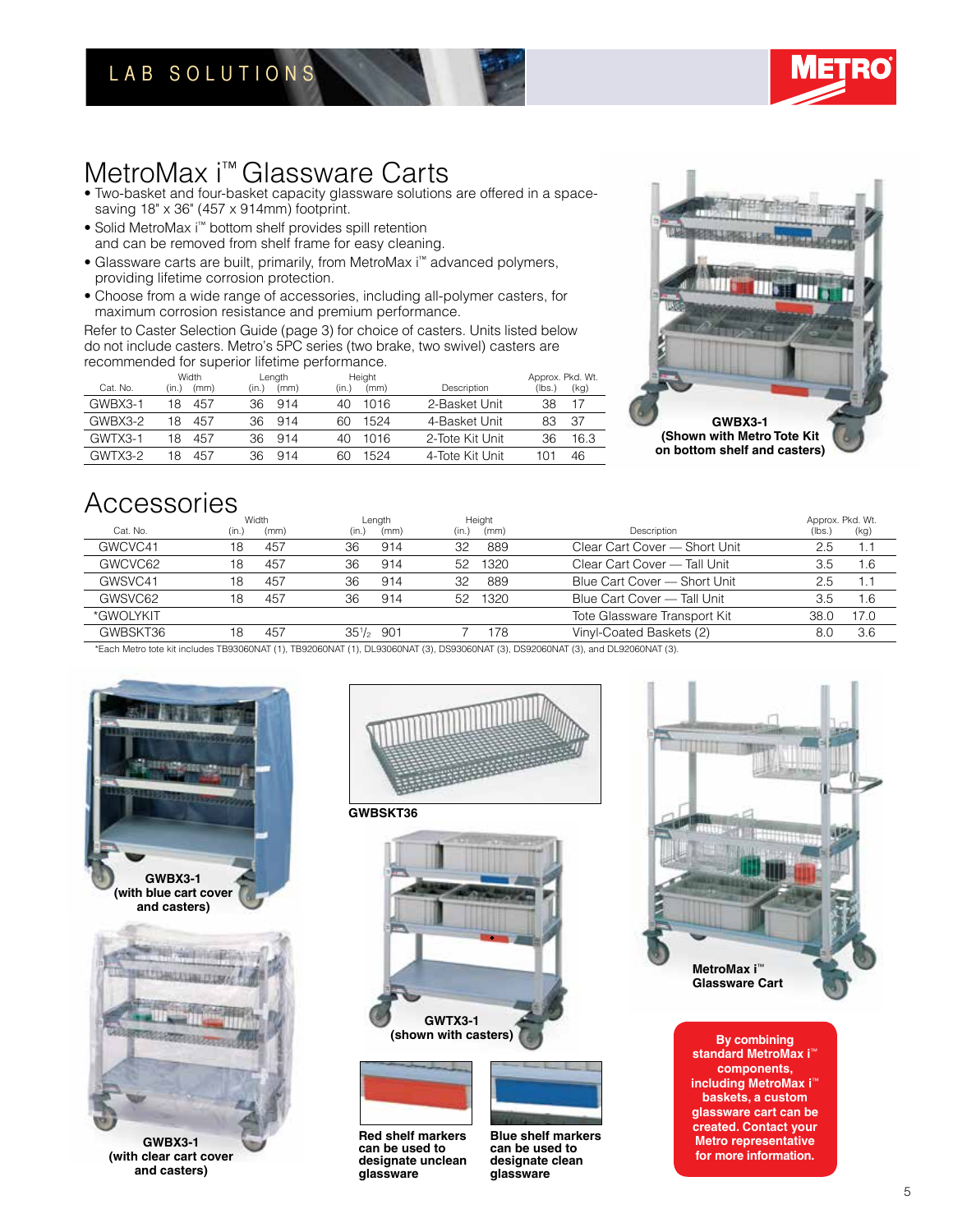

# **High Performance Liquid Chromatography (HPLC) Carts**

- HPLC carts contribute to greater benchtop productivity.
- Mobilize and stack HPLC equipment on carts to maximize valuable lab space. • Avoid crowding valuable bench top space with High Performance Liquid
- Chromatography (HPLC) or other analytical equipment.

#### **HPLC Models (Casters not included\*)**

|          | Width      | Length        | Height                 |                        | <b>RUPION.</b><br>Pkd. Wt. |      |
|----------|------------|---------------|------------------------|------------------------|----------------------------|------|
| Cat. No. | (in.) (mm) | (in.)<br>(mm) | (mm)<br>(in.)          | Description            | (lbs.)                     | (kg) |
| HPLC3X3  | 24 610     | 760<br>30     | 2288<br>81             | 4-Shelf Unit           | 70                         | 32   |
|          |            |               |                        | Single Experiment Cart |                            |      |
| HPLC4X3  | 24 610     | 48 1219       | 81 2288                | 4-Shelf Unit           | 101                        | 46   |
|          |            |               | Double Experiment Cart |                        |                            |      |

\*See page 3 for Caster Selection Guide.

### **Accessories**

|             |                                                      |        | Approx.<br>Pkd. Wt. |  |  |
|-------------|------------------------------------------------------|--------|---------------------|--|--|
| Cat. No.    | Description                                          | (Ibs.) | (kg)                |  |  |
| <b>FMAX</b> | Post-Mount Swing Arm for Flat Monitor                | 4.5    | 20                  |  |  |
| TMX         | Post-Mount Cable/Tube Management Clips (6 clips/bag) | 1.0    | .45                 |  |  |

### **Original HPLC Models (Includes casters)**

|                     | Width        | Length        | Height        |                        | Approx.<br>Pkd. Wt. |      |
|---------------------|--------------|---------------|---------------|------------------------|---------------------|------|
| Cat. No.            | $(in.)$ (mm) | (in.)<br>(mm) | (mm)<br>(in.) | Description            | (lbs.)              | (kg) |
| HPLC1X3             | 24 610       | 760<br>30.    | 81 2288       | 5-Shelf Unit           | 89.5                | 40.6 |
|                     |              |               |               | Single Experiment Cart |                     |      |
| HPLC <sub>2X3</sub> | 24 610       | 48 1219       | 81 2288       | 5-Shelf Unit           | 114.5 51.9          |      |
|                     |              |               |               | Double Experiment Cart |                     |      |

**Note 1:** Single HPLC experiment carts feature a 24"x30" (610x760mm), five-shelf unit (4 solid, 1 open-grid shelf), mounted on 74" (1880mm) mobile posts. Double HPLC experiment carts feature a 24"x48" (610x1219mm), five-shelf unit (4 solid, 1 open-grid shelf) mounted on a 74" (1880mm) mobile posts.

**Note 2:** Metro Olympic tote boxes can be used to complete the system, either on the bottom shelf to contain test beakers or flasks, or in conjunction with an Undershelf Slide to provide a drawer for small tool storage.

#### **• Slide-out Keyboard Shelf**

Epoxy-coated keyboard shelf provides high level of corrosion resistance. Designed to fit both 18" (457mm) and 24" (610mm) wide MetroMax i™ shelves. Keyboard shelf loading should not exceed 10 lbs. (45.8kg). Dimensions: 16"W.x261 /2"L.x5"H. (406x673x127mm)

#### **• Flat Monitor Mounting Kit**

Unique mounting bracket and cross-bar design permits flat monitor to be mounted on MetroMax i™ units. Flat monitor can be mounted between two MetroMax i™ posts, either in back or front of unit. Mounting bracket loading should not exceed 30 lbs. (14kg). VESA mounting plates included. Bracket Dimensions:

37 /16"W.x813/16"L.x53 /4"H. (87x223x146mm) (Cat. No. FMBX) Cross-Bar Dimensions:

21 /8"W.x30"L.x3"H. (54x762x76mm)

21 /8"W.x36"L.x3"H. (54x914x76mm)

21 /8"W.x48"L.x3"H. (54x1219x76mm)

**Note:** For flat monitor mounting on MetroMax i™ order either Cat. No. FM30X3, FM36X3, or FM48X3 (Cross-bar and mounting bracket included). For flat monitor mounting on Mobile Desk order Cat. No. FMBX.

#### **• Power Strip**

Six outlet power strip, featuring surge protection, mounts flush with any MetroMax i™ shelf frame. Power strip is UL approved. Gray power strip comes with 6 foot (1829mm) long cord.

Dimensions: 2<sup>1</sup>/<sub>4</sub>"W.x13"L.x4<sup>1</sup>/<sub>4</sub>"H. (57x330x108mm)





Cat. Nos. FM30X3/ FM36X3/FM48X3 (Cross Bar and Mounting Bracket included)







Cat. No. KBX

• When flat monitor mounting kit is in use, please remove flat monitor from cross bar before cart transport.

**Usage Instruction**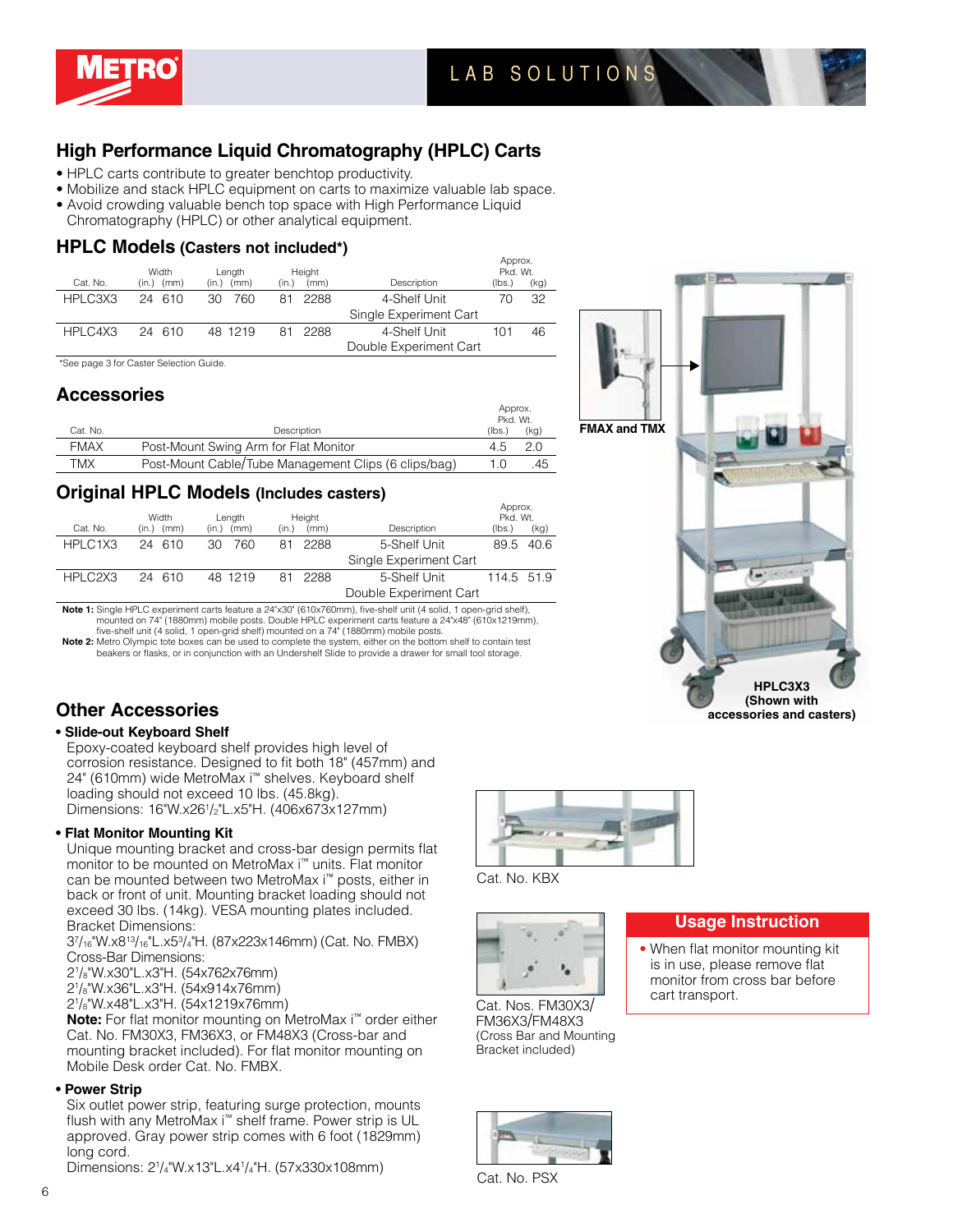

# **MetroMax i**™ **Lab Carts**

Metro's Lab Cart line includes a General Lab Cart, Chemical Cart, and Mobile Desk. All carts are designed to offer superior corrosion resistance. Smooth rolling, 5" (127mm) polyurethane casters come standard with each cart. All shelves adjust in 1" (25mm) increments, offering precise shelf adjustment and maximum storage utilization.



Cat. No. MDSX3 **(Casters included)**

- Mobile Desk can be used for instrumentation storage or can be combined with accessories to provide a functional lab work surface.
- Accessorize desk with power strip, slide-out keyboard, and flat monitor mounting.
- Four, locking 5" (127mm) polyurethane casters included for maximum stability.



Cat. No. LABX3 **(Casters included)**

**Chemical Cart** Cat. No. CHEMX3 **(Casters included)**

- Microban<sup>®</sup> antimicrobial product protection is built into the high contact areas of the product including the shelf mats, pultruded beams, and posts.
- Microban<sup>®</sup> protects the shelves and posts from bacteria, mold, mildew and fungi that cause odors, stains and product degradation.
- Cart is ideal for transporting equipment and instruments in and around lab.
- Two brake casters provided for extra stability.
- Solid shelves contain unwanted spills.
- Stackable perimeter ledges retain chemicals, acid and other solution containers for safe transport.
- Solid shelf mats lift off shelf frame for easy cleaning.
- 5" (127mm) polyurethane casters provide smooth ride.
- Two brake casters provided for extra stability.

# Dimensions

|          | Width         | Length        | Height        | Cart<br>Load Rating |                      | Approx.<br>Pkd. Wt. |
|----------|---------------|---------------|---------------|---------------------|----------------------|---------------------|
| Cat. No. | (in.)<br>(mm) | (in.)<br>(mm) | (in.)<br>(mm) | (lbs.)<br>(kg)      | Description          | (lbs.)<br>(kg)      |
| ABX3     | 457<br>18     | 36<br>914     | 1016<br>40    | 273<br>600          | General Lab Cart     | 19.5<br>43          |
| CHEMX3   | 457<br>18     | 36<br>914     | 1016<br>40    | 273<br>600          | <b>Chemical Cart</b> | 22.2<br>49          |
| MDSX31   | 457<br>18     | 36<br>914     | 1016<br>40    | 273<br>60C          | Mobile Desk          | 55<br>24.9          |

**<sup>1</sup>**Mobile desk features a phenolic work surface offering a high level of corrosion resistance. Mobile desk includes: four polyurethane brake casters, each measuring 5" (127mm), for maximum stability when foot-operated brakes are engaged.

**Note:** All carts include 5MPX series casters (2 brake, 2 swivel), unless otherwise noted.